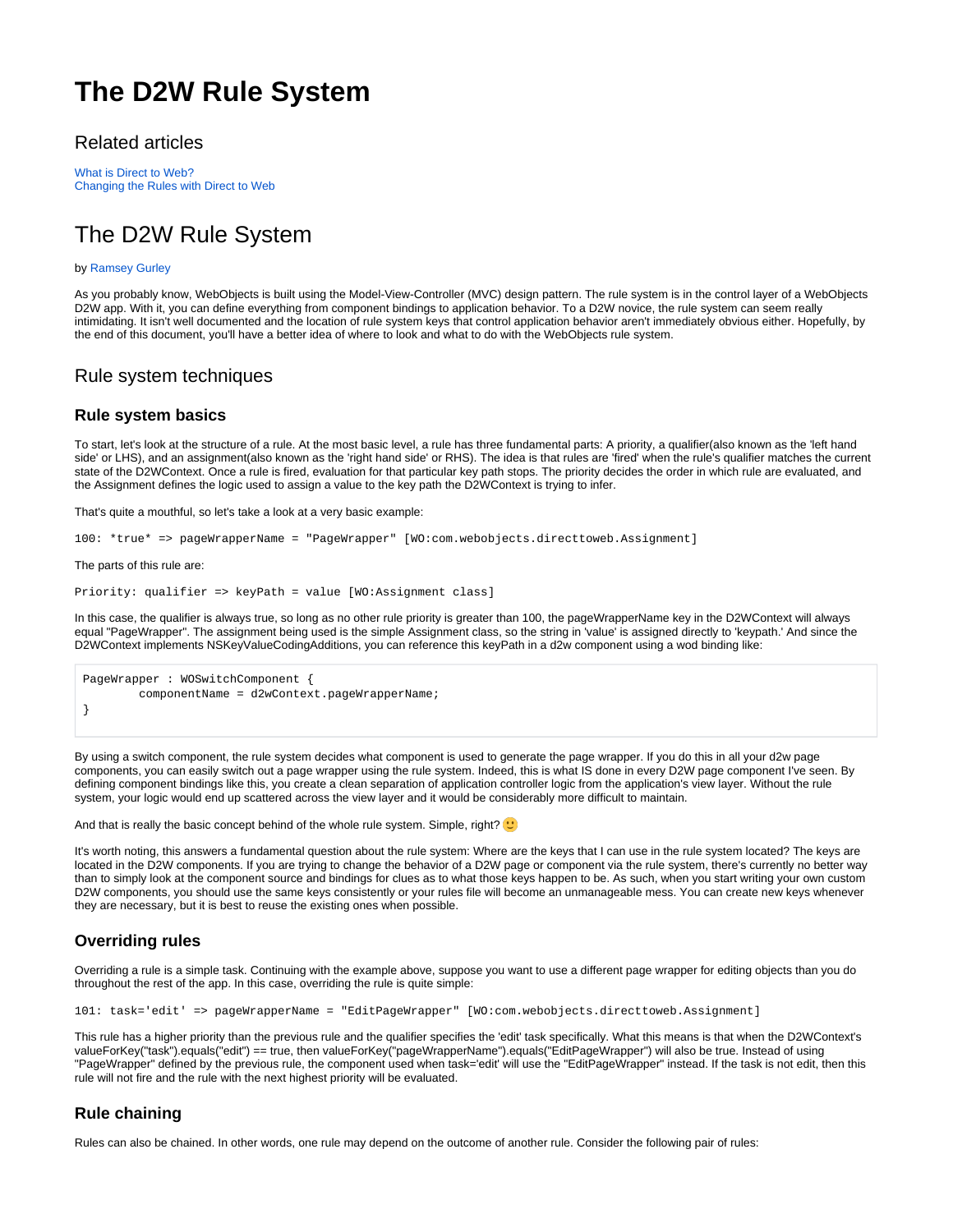100: \*true\* => editPageTemplateName = "ProfessionalEditPage" [WO:com.webobjects.directtoweb.Assignment] 100: \*true\* => pageName = "editPageTemplateName" [WO:er.directtoweb.assignments.ERDKeyValueAssignment]

In this case, the key pageName is assigned the string value "ProfessionalEditPage". Notice the two different assignment classes. If com.webobjects. directtoweb.Assignment had been used on both rules, pageName would equal the string "editPageTemplateName" instead of "ProfessionalEditPage." The custom wonder assignment in this case tells the rule system to assign the value of the key editPageTemplateName to the key pageName. Extending this example, you might have

```
100: look = 'pro' => editPageTemplateName = "ProfessionalEditPage" [WO:com.webobjects.directtoweb.Assignment]
100: look = 'fun' => editPageTemplateName = "FunEditPage" [WO:com.webobjects.directtoweb.Assignment]
100: *true* => pageName = "editPageTemplateName" [WO:er.directtoweb.assignments.ERDKeyValueAssignment]
```
If you repeat these rules for your query, inspect, list, etc etc pages, you can now switch the entire layout of your app with a single key named 'look.'

#### **Rule caching**

Suppose you now want override your 'look' key.

```
100: *true* => look = "fun" [WO:com.webobjects.directtoweb.Assignment]
105: session.user.isAdmin => look = "pro" [WO:com.webobjects.directtoweb.Assignment]
```
For the sake of this discussion, let us assume our D2W app is only using Apple's D2W framework (Despite the fact that we are referencing a custom wonder assignment in our chaining). You first visit your 'edit' page for the entity 'Foo' and get the 'fun' template. Now you log in and return to the 'edit' page for the entity 'Foo' and discover the look is stuck on 'fun'. You cannot get the edit foo page to switch to your 'pro' look! This happens because the rule system caches key values for performance. Once a key is evaluated, the rule system may cache it and reuse that value. To resolve this issue, and others like it, you need to understand rule system caching.

Caching is fairly straightforward, but it differs depending on whether you are using Project Wonder's D2W framework or just Apple's. Apple's D2W framework has a set of global keys called significant keys. The default significant keys are task, entity, propertyKey, and configuration. You can add more using D2W.factory().newSignificantKey() method. In the above example, you would only need to add the 'look' and 'session.user.isAdmin' key paths to your global significant keys for everything to work properly. However, you must be careful since the keys are global. If you have too many significant keys, then you will basically have no caching and your application's performance will suffer. You must also be careful which keys you select. For example, including 'session' as a significant key would practically disable caching.

## Project Wonder's rule system

Project Wonder has an overhauled caching system that works in a more granular way. For the remainder of this article I will be discussing the Wonder rule system unless otherwise noted. Wonder has two basic Assignment subclasses you will want to use when creating your own custom assignments. ERDAssignment and ERDDelayedAssignment. These classes differ in the way they handle caching. Values assigned by an ERDAssignment are cached using dependent keys. Values assigned by ERDDelayedAssignment simply are not cached.

#### **ERDAssignment**

ERDAssignment caches values using the ERDComputingAssignmentInterface. That interface defines one method: dependentKeys(). The dependentKeys method takes one string argument representing a keyPath. The return value is an array of keyPaths that will change the outcome of the Assignment value to keyPath. In this way, the Wonder rule system allows for 'significant' keys to be assigned on a per keyPath basis. So, for example, if you create a custom assignment for the 'look' key and the value needs to be re-evaluated based on the current user, then your dependentKeys() method might look something like:

```
public NSArray dependentKeys(String keyPath) {
    if("look".equals(keyPath)) {
        return new NSArray(new String[] {"session.user"});
 }
    return NSArray.emptyArray();
}
```
ERDAssignment also does a bit of magic for you in the fire() method. If you were to simply descend from [Assignment](http://developer.apple.com/documentation/InternetWeb/Reference/WO542Reference/com/webobjects/directtoweb/Assignment.html), you would typically override the fire() method and execute your custom logic there. In many cases, you will want to execute different logic based on the keyPath being assigned. So when a ERDAssignment fires, it instead calls a method named by keyForMethodLookup(). This method simply returns keyPath() unless overriden. So, instead of overriding fire() in a ERDAssignment subclass, you create a method by the same name as your keypath. For example, given the following rule that uses a your custom ERDAssignment:

```
100: *true* => myKeyPath = "someValue" [WO:com.whatever.MyGreatERDAssignment]
```
Your method that handles the assignment would look like:

```
public Object myKeyPath(D2WContext d2wContext) {
     // Logic goes here to apply a value to the key named by keyPath()
}
```